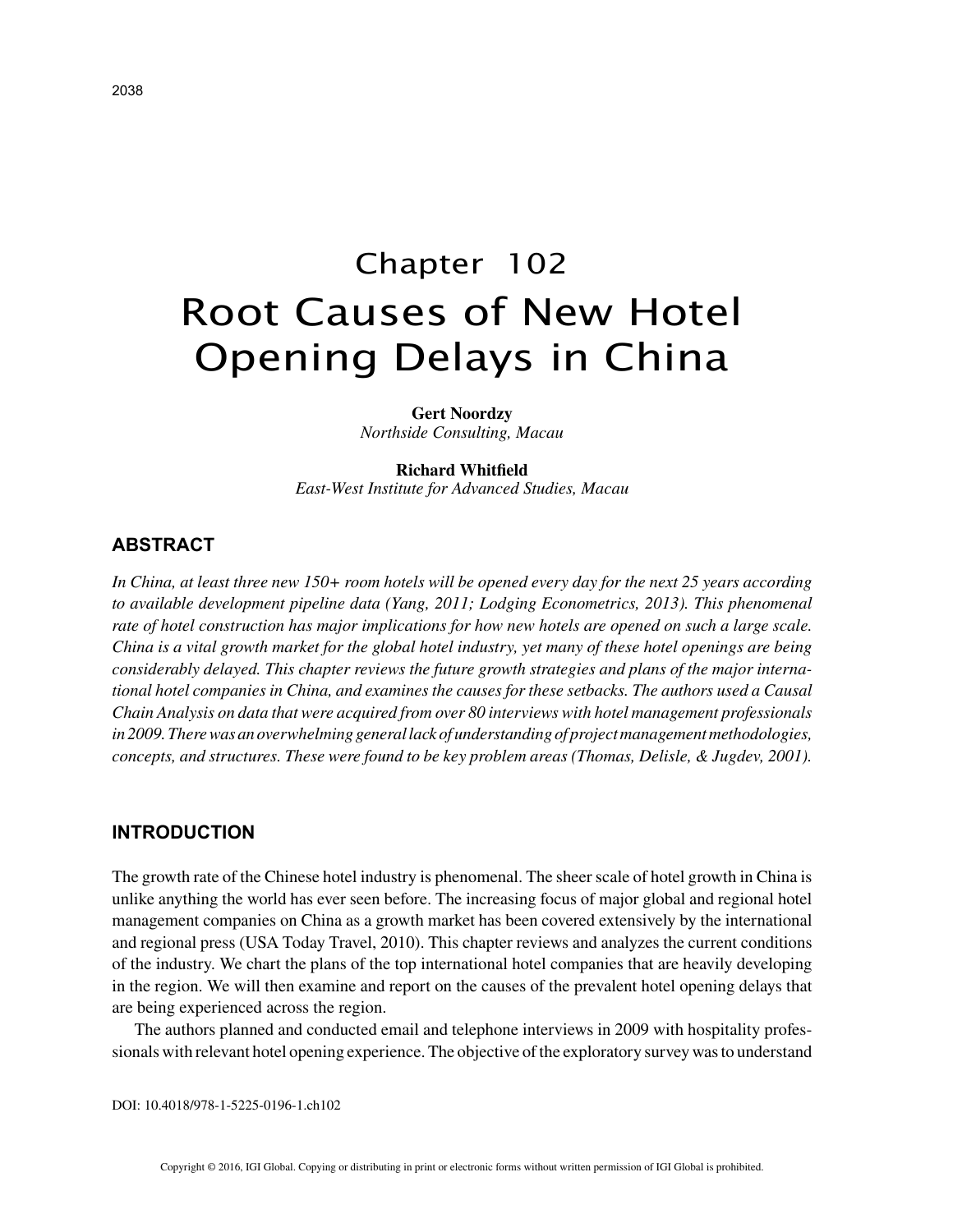the processes that international hotel management companies working in Greater China apply to the opening procedures of their new hotels and gather insights into the reasons, both real and perceived, of the delays. We collated and analyzed the data, we collated and analyzed the data from the interviews and subsequent anecdotal evidence (from private discussions with people active in the industry) makes us very confident that the situation has continued largely unchanged up till the present day.

Delays in new hotel openings are widespread and commonplace throughout China. In the direct experience of the authors, typical delays of between 1-12 months frequently occur. Delays have substantial financial implications. Incremental pre-opening expenses, revenue and business opportunities are all lost as a consequence. The reputations of the hotel itself, the hotel brand and the hotel management companies involved are also all damaged. At the same time, delays tie up corporate resources that could be utilized elsewhere.

This chapter recommends the introduction of project management as a strategy for dealing with these delays. Project management is the best way forward to improve the effectiveness and efficiency of opening hotels in China, but extensive organizational, educational and cultural changes will be required (Noordzy, 2012).

## **HOTEL ROOM GROWTH PROJECTIONS**

There are currently around 2.3 million hotel rooms in China (The Washington Post, 2011), a figure that has grown considerably since the beginning of China's Open Door policy. In 1984, the first international hotel, the Holiday Inn Lido Beijing was opened, and in the following year, the Great Wall Sheraton Hotel was launched in the same city. In the subsequent years, almost all the major hotel chains have expanded into the Chinese market, establishing franchise and hotel management agreements with the local developers of new hotels.

Predictions are (Yang, 2011) that by 2025, the number of hotel rooms in China will rise to 6.1 million, equaling the expected US total by the same date. By 2039, the number of hotel rooms should reach 9.1 million, quadrupling the present total.

About 22% of Asia's hotel inventory is branded, compared to 66% of North America (STR Global, 2012). Another key difference between the US and China is that the US growth rate is much more gradual, and has developed over a longer time period. A number of the major hotel management companies in the US grew through acquisition, as well as organic growth. Acquisition does, of course, occur in China, but examples of these transactions are much less frequent. The huge majority of hotel projects in China are new build.

Researchers reported that in May 2012, in China and India, a combined total of more than 850 branded hotels with more than 225,000 rooms were under construction (Ernst & Young, 2013). Hotel Investment Outlook 2014 reported that China's hotel market is experiencing a general slow-down "following a crackdown on conspicuous consumption", but "deal volumes are expected to keep pace in 2014" (Jones Lang LaSalle, 2013). Another global management consulting firm stated that "China's explosive hotel market growth will continue unabated over the next decade and is far from reaching its saturation point (A.T. Kearney, 2013).

According to a recent report, China's overall pipeline has been trending upward for 17 quarters, despite economic reform and slowdown, and accounts for 74 percent of the total Asia Pacific construction pipeline (Baker, 2014). This growth rate echoes the findings of a leading tourist industry expert that